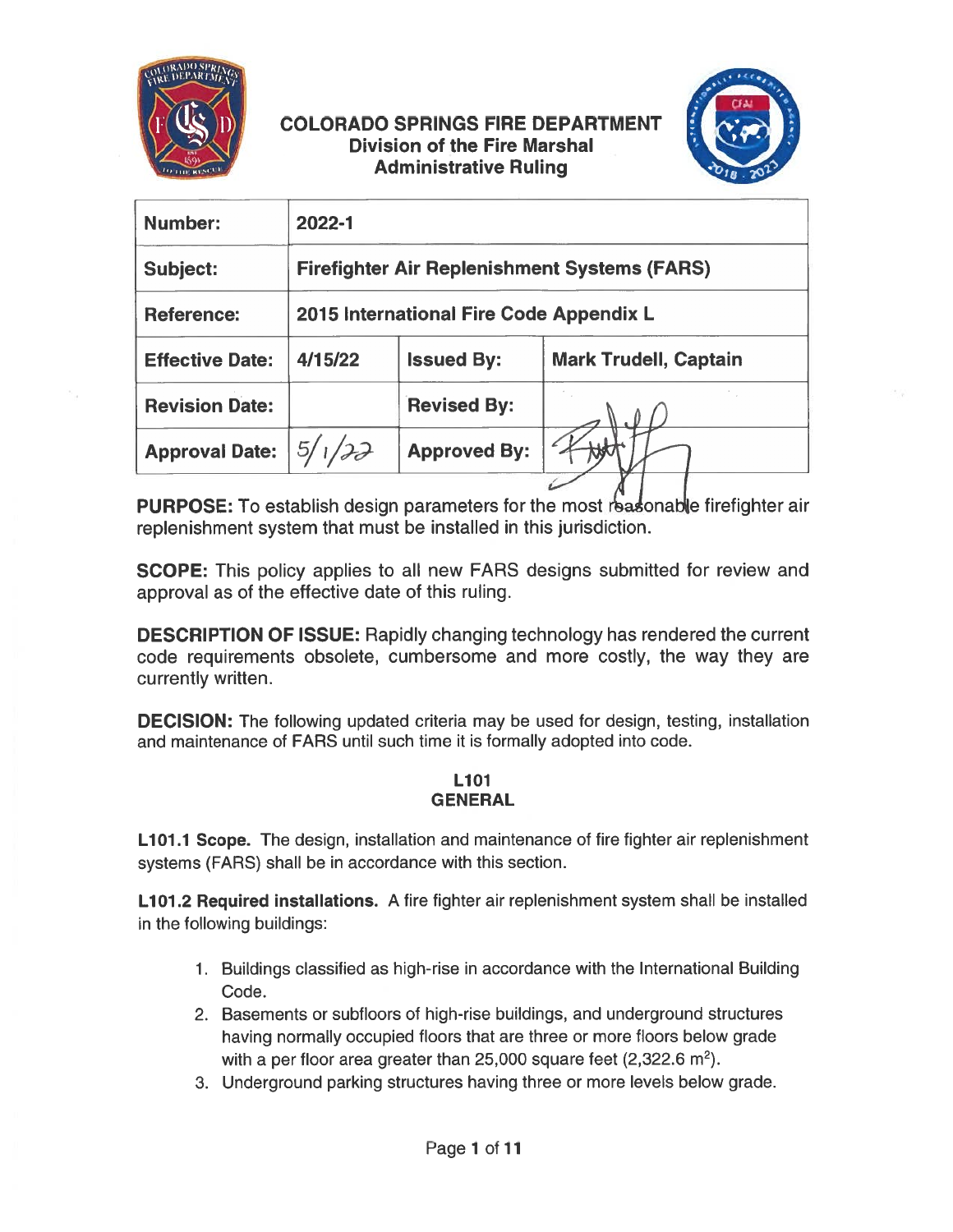- 4. Any new building 500,000 square feet or more in size.
- 5. Transportation tunnels constructed in accordance with NFPA 130 or 502 that exceed 700 feet in length:

## SECTION L102 **DEFINITIONS**

**L102.1 Definitions.** For the purpose of this appendix, certain terms are defined as follows:

FIRE FIGHTER AIR REPLENISHMENT SYSTEM (FARS). A permanently installed arrangemen<sup>t</sup> of <sup>p</sup>iping, valves, fittings and equipment to facilitate the replenishment of breathing air in self-contained breathing apparatus (SCBA) for fire fighters engaged in emergency operations.

INTERIOR FILL STATION. A station designed for the safe, simultaneous filling of breathing air cylinders utilizing universal air connections (UAC) without having to remove the bottle from the self-contained breathing apparatus (SCBA) harness assembly.

# SECTION L103 **PERMITS**

**L103.1 Permits.** Permits shall be required to install and maintain a FARS. Permits shall be in accordance with Section L103.2.

**L103.2 Construction permit.** A construction permit in accordance with 105.7.23 is required for installation of or modification to <sup>a</sup> EARS. The construction permit application shall include documentation of an acceptance and testing plan as specified in Section L105.

L103.3 Plans. Prior to the installation of a FARS, plans and specifications shall be submitted to the *fire code official* for review and approval. Plans shall demonstrate compliance with the requirements of this section and shall include calculations prepared by <sup>a</sup> registered design professional demonstrating that the design criteria for all pressure containing components is satisfied <sup>p</sup>lus <sup>a</sup> minimum safety factor of 25 percent. Plans and specifications shall conform to guidance documents provided by the Division of the Eire Marshal

<code>L103.3.1</code> Quality assurance. <code>Plans,</code> specifications, equipment and product data sheets, and system calculations for the EARS shall be reviewed and stamped by a qualified State of Colorado licensed design professional, who is knowledgeable in high pressure breathing air replenishment systems and can demonstrate previous experience with such systems.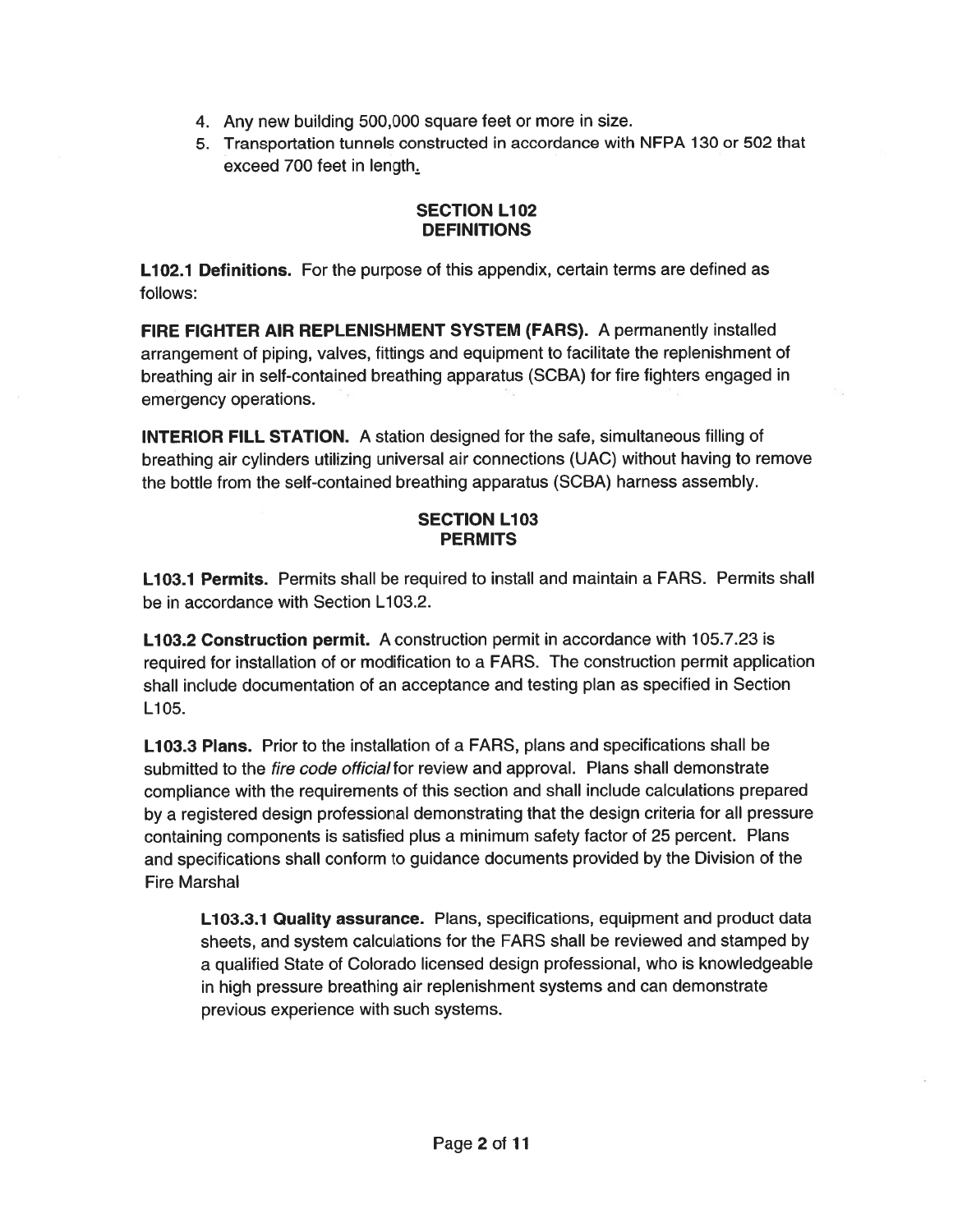#### SECTION L104 DESIGN AND INSTALLATION

L104.1 Design and installation. A EARS shall be designed and installed in accordance with Sections L104.2 through L104.15.

**L104.1.1 Contractor qualification.** The FARS shall be installed by a manufacturer approved vendor.

L104.1.2 Prevention of contamination. The installing contractor shall ensure that, at all times, the system components are not exposed to contaminants, including, but not limited to, oils, solvents, dirt and construction materials. When contamination of the system components has occurred, the effected componen<sup>t</sup> shall not be installed in the system.

L104.1.3 Internal surfaces. The internal surfaces of all pressurized materials shall be free of contamination.

**L104.2 Standards.** Fire fighter air replenishment systems shall be in accordance with Sections L104.2.1 and L104.2.2.

L104.2.1 Pressurized system components. Pressurized system components shall be designed and installed in accordance with ASME B31.3.

L104.2.2 Air quality. The system shall be designed to convey breathing air complying with NFPA 1989.

L104.3 Design and operating pressure. The minimum design pressure shall be 110 percen<sup>t</sup> of the fire department's normal SCBA fill pressure. The systems design pressure shall be marked in an approved manner at the supply connections, and adjacent to the pressure gauges on any fixed air supply components. Pressure shall be maintained in the system within 5 percen<sup>t</sup> of the design pressure.

L104.4 Cylinder refill rate. The FARS shall be capable of refilling breathing air cylinders of <sup>a</sup> size and pressure used by the fire department at <sup>a</sup> rate of not less than two empty cylinders in 2 minutes at the most remote cylinder filling panel.

L104.5 Breathing air supply. Where a fire department mobile air unit is available, the EARS shall be supplied by an external mobile air connection in accordance with Section L104.14.

L104.5.1 Stored pressure air supply. Stored pressure air supply shall be designed based on Chapter 24 of NFPA 1901 excep<sup>t</sup> that provisions applicable only to mobile apparatus or not applicable to system design shall not apply. A stored pressure air supply shall be capable of refilling not less than 25 empty breathing air cylinders of <sup>a</sup> size and pressure used by the fire department, or as approved by the fire code official.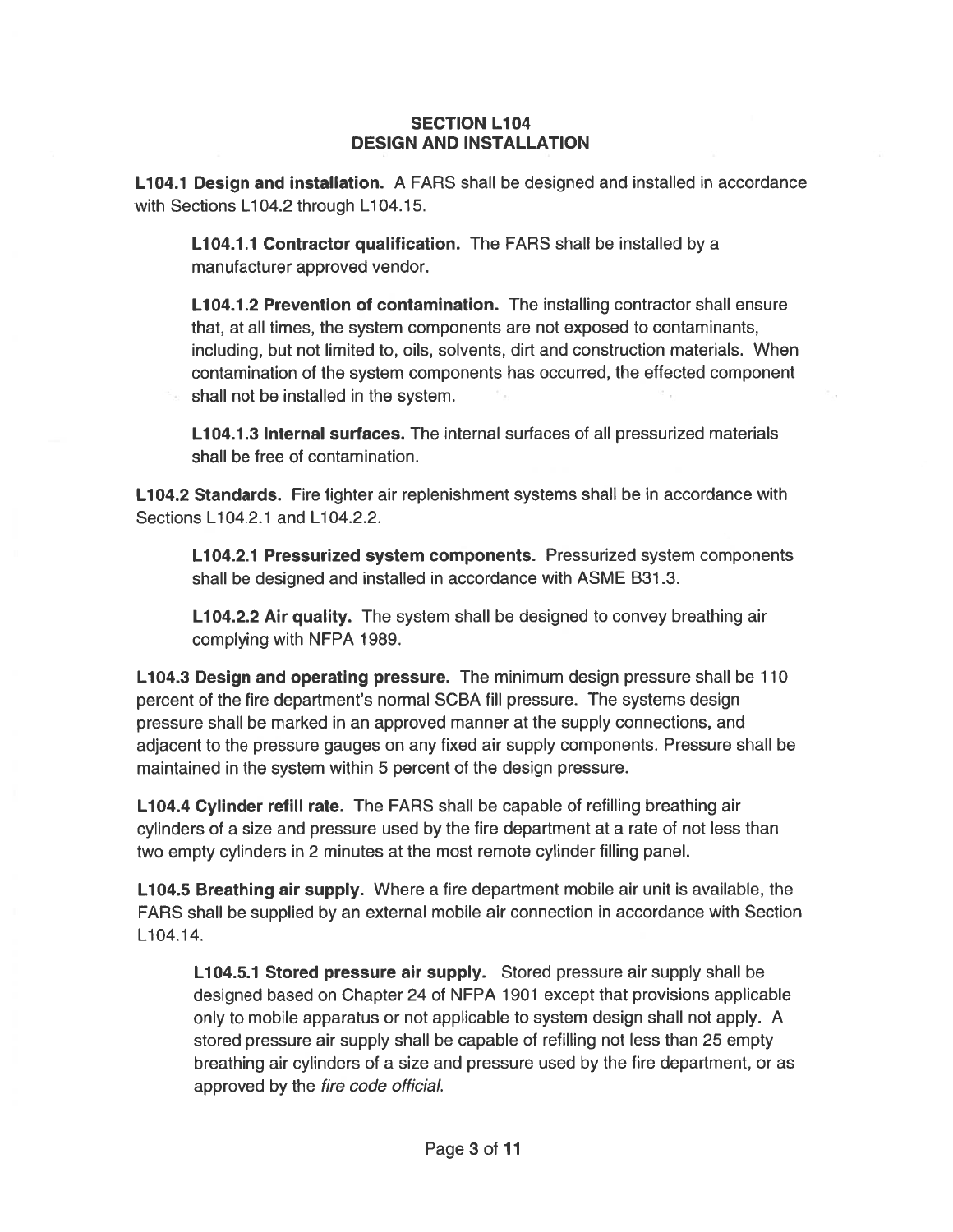L104.5.2 Retrofit of external mobile air connection. A FARS not initially provided with an external mobile air connection due to the lack of <sup>a</sup> mobile air unit shall be retrofitted with an external mobile air connection where <sup>a</sup> mobile air unit becomes available. Where an external mobile air connection is provided, <sup>a</sup> means to bypass the stored pressure air supply shall be located at the external mobile air connection. The retrofit shall be completed not more than 12 months after notification by the *fire code official.* 

<code>L104.6</code> Isolation valves.  $\,$  System isolation valves that are accessible to the fire  $\,$ department shall be installed on the system riser to allow <sup>p</sup>iping beyond any air cylinder refill panel to be blocked.

**L104.7 Pressure relief valve.** Pressure relief valves shall be installed at each point of supply and at the top or end of every riser. The relief valve shall meet the requirements of CGFA S-1.3 and shall not be field adjustable. Pressure relief valves shall discharge in a manner that does not endanger personnel who are in the area. Valves, plugs or caps shall not be installed in the discharge of <sup>a</sup> pressure relief valve. Where discharge piping is used the end shall not be threaded.

**L104.8 Materials and equipment.** Pressurized system components shall be *listed* or approve<sup>d</sup> for their intended use and rated for the maximum allowable design pressure in the system. Piping and fittings shall be stainless steel meeting the requirements of ASTM A269, Grade 316 or equivalent.

**L104.8.1 Prohibited materials.** The use of carbon steel, iron pipe, malleable iron, high-strength gray iron or alloy steel is prohibited.

**L104.8.2 Marking.** System piping, gauges, valves, fill stations, external mobile air connection, air storage enclosure and air storage cylinders shall be clearly marked by means of permanen<sup>t</sup> signage indicating their function. Marking for specific equipment shall be as follows:

- 1. Markings used for distribution piping shall contain content's name and direction of flow arrow and shall be located as follows:
	- a) At each valve
	- b) At wall, floor or ceiling penetrations
	- c) At each change of direction
	- d) At <sup>a</sup> minimum of every 20 feet of fraction thereof throughout the piping system.
	- e) At external mobile air connection
	- f) At interior fill stations
	- g) At entrance to air storage enclosure
- 2. The front of each fill station access panel, the external mobile air connection, the air storage system room, and the air storage system shall be marked "EIRE EIGHTER AIR REPLENISHMENT SYSTEM." The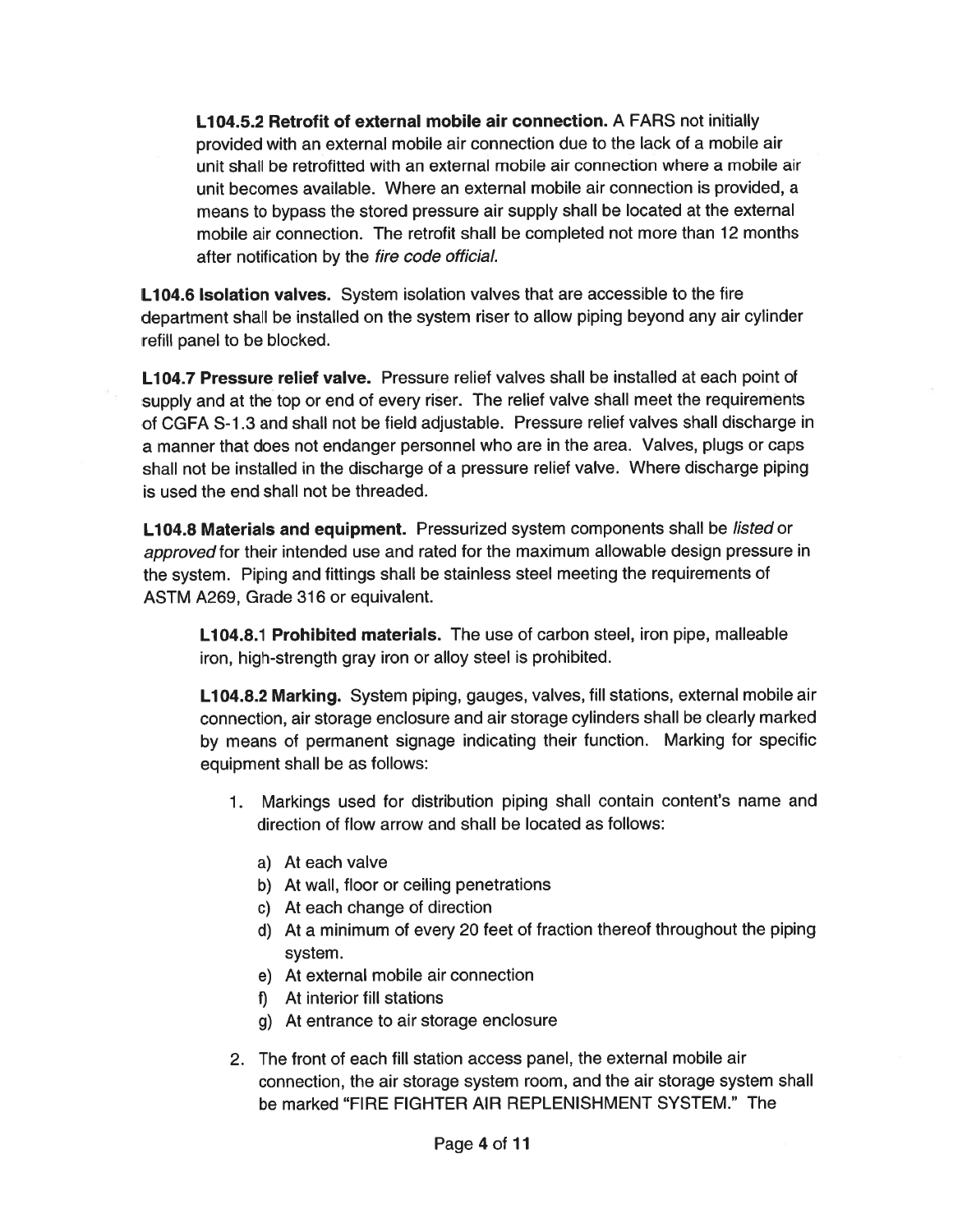lettering shall be in <sup>a</sup> color that contrasts with the background and <sup>a</sup> minimum 2 inches high with <sup>a</sup> 3/8 inch stroke.

**L104.9 Welded connections.** Piping connections that are concealed shall be welded.

**L104.10 Protection of piping.** System piping shall be protected by a minimum two  $(2)$ hour fire-resistive construction and shall be protected from physical damage in an approved manner.

**L104.11 Compatibility.** Fittings and connections intended to be used by the fire department shall be compatible with the fire department's equipment.

L104.12 Security. Connections to a FARS shall be safeguarded from unauthorized access or tampering in an approved manner. <sup>A</sup> tamper switch monitored by an approved supervising station shall be provided.

**L104.13 Interior Fill stations.** Fire fighter air replenishment fill stations shall comply with Section L104.13.1 through L104.13.3.

**L104.13.1 Location.** Fill stations for refilling breathing air cylinders shall be located as follows:

- 1. Aboveground structures. A fill station shall be installed on floor landings in all stairwells, commencing on the third-floor landing above grade, and every other floor thereafter.
- 2. Basements, Subfloors and/or Underground structures. A fill station shall be installed on floor landings in all stairwells, commencing on the second floor below grade and every other below-grade level thereafter.
- 3. Large horizontal structure. A fill station shall be located at each standpipe hose connection and no more than 150 feet travel distance.
- 4. Transportation and pedestrian tunnels. A fill station shall be located within 200-feet of the tunnel entrance and at intervals not exceeding 400 feet thereafter as approved by the fire code official.
- 5. The fill station panel shall be located <sup>a</sup> minimum of 36 inches (914 mm) but not more than 60 inches (1524 mm) above the finished floor or stairway landing.

L104.13.2 Design. Fill stations for breathing air cylinders shall be designed to meet the following requirements:

- 1. A pressure gauge and pressure-regulating devices and controls shall be provided to allow the operator to control the fill pressure and fill rate on each cylinder fill hose.
- 2. Valves controlling cylinder fill hoses shall be slow-operating valves.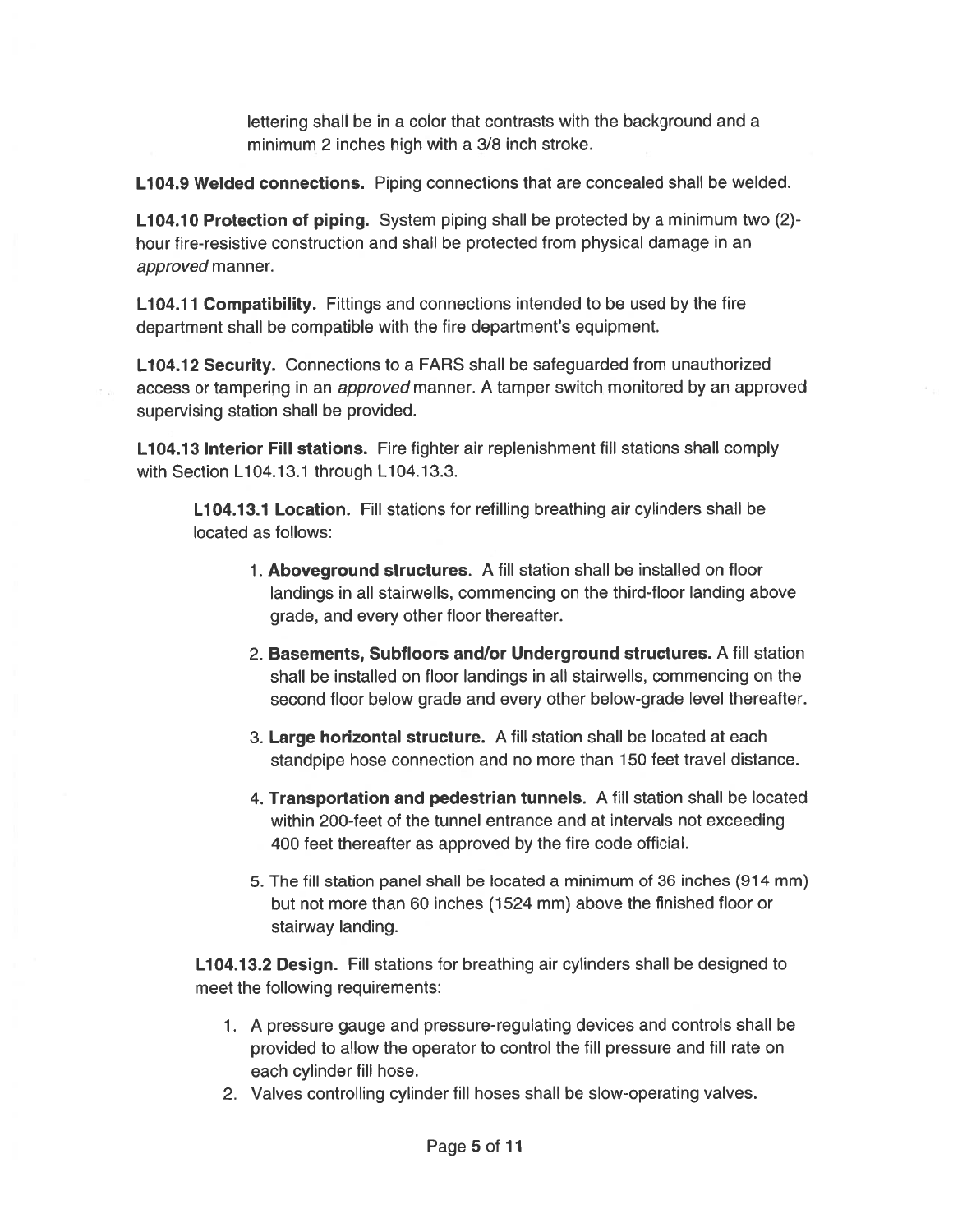- 3. A separate flow restriction device shall be provided on each fill hose.
- 4. A method shall be provided to bleed each cylinder fill hose.
- 5. Provide for the direct refilling of the fire fighter's breathing air cylinders using Rapid Intervention Crew/Company Universal Air Connection (RIC/UAC) fittings.

L104.13.3 Cylinder refill rate. Fill stations shall be capable of simultaneously filling two or more empty breathing air cylinders equivalent to those used by the fire department to the cylinders' design pressure within 2 minutes.

**L104.13.4 Cabinet requirements.** Each fill station shall be installed in a cabinet constructed of minimum 18-gauge carbon steel. The depth of the cabinet shall not create an exit obstruction when installed in building stairways. All components with the exception of the shutoff valve, pressure gauges, fill hoses and ancillary components shall be contained behind <sup>a</sup> minimum 18-gauge access panel.

**L104.13.4.1 Door.** Hinges for the cabinet door shall be located inside of the cabinet. The door shall be arranged such that when the door is open, it does not reduce the required exit width or create an obstruction in the path of egress. <sup>A</sup> minimum of 20 percen<sup>t</sup> of the door surface area shall be constructed of tempered glass.

**L104.13.4.2 Components.** The cabinet shall be of sufficient size to allow for the installation of all the necessary components as may be required to allow authorized personnel to safely and reliably replenish <sup>a</sup> minimum of two (2) breathing air cylinders connecting directly to firefighters selfcontained breathing apparatus equipment by means of quick fill adapters, hose and RIC/UAC fittings.

**L104.13.4.3 Cylinder filling hose.** The design of the cabinet shal provide <sup>a</sup> means for storing the hose to preven<sup>t</sup> kinking. When the hose is coiled, the brackets shall be installed so that the hose bend radius is maintained at 4 inches (102 mm) or greater.

The discharge outlet of each cylinder filling hose shall have <sup>a</sup> female RIC UAC. The female fitting shall be designed to connect to <sup>a</sup> male RIC UAC. The assembled RIC UAC shall meet the construction, performance and dimensional requirements of NFPA 1981, Standard on Open-Circuit Self-Contained Breathing Apparatus for Fire and Emergency Services.

**L104.14. External mobile air connection.** A minimum of one external mobile air connection shall be provided for fire department mobile air apparatus where required by Section L104.5 to supply the system with breathing air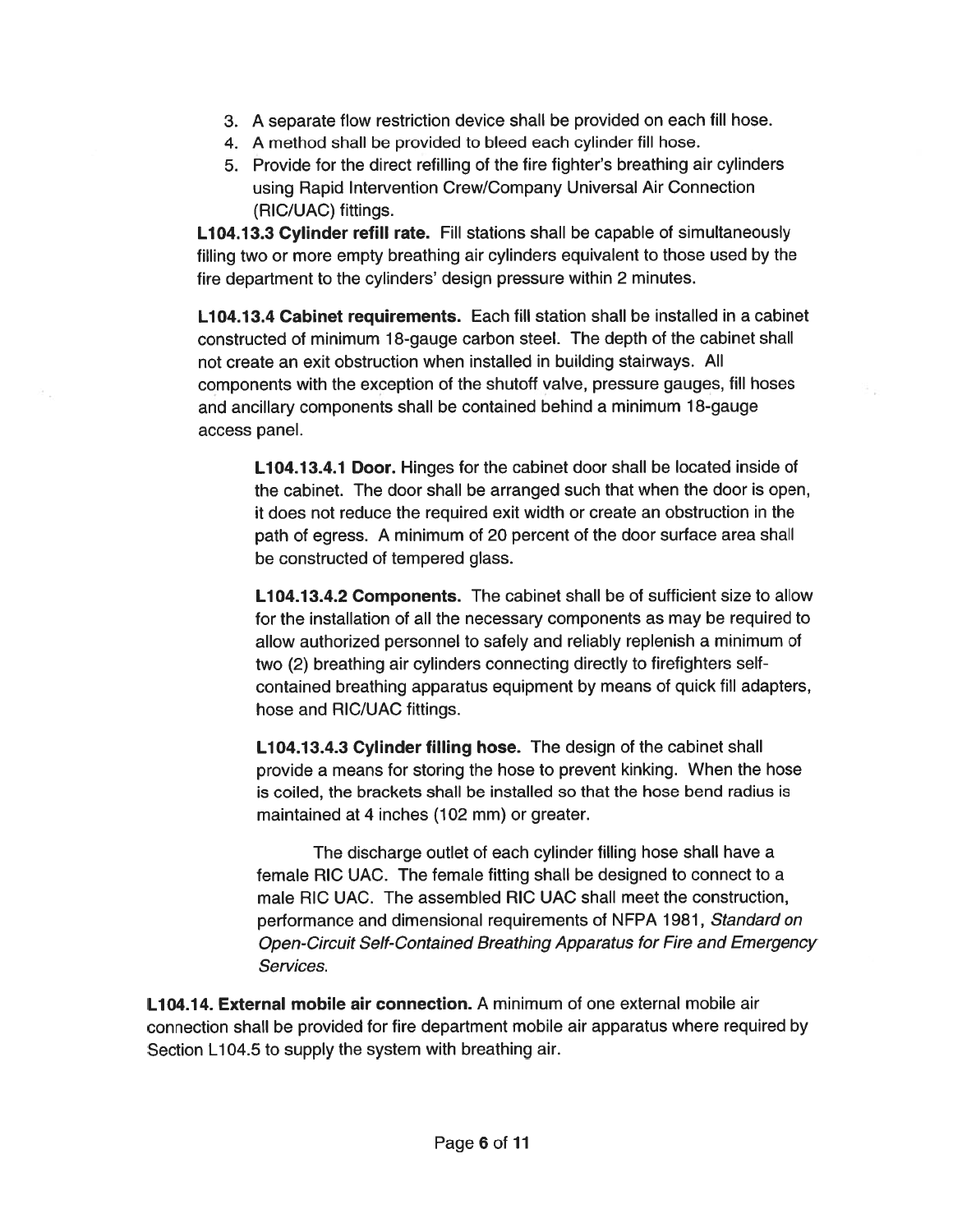L104.14.1 Location. The location of the external mobile air connection shall be within 40 feet of *approved* fire department vehicle access and *approved* by the fire code official.

L104.14.2 Protection from vehicles. A means of vehicle impact protection in accordance with Section 312 shall be provided to protect mobile air connections that are subject to vehicular impact.

L104.14.3 Clear space around connections. A working space of not less than 36 inches (914 mm) in width, 36 inches (914 mm) in depth and 78 inches (1981 mm) in height shall be provided and maintained in front of and to the sides of external mobile air connections.

Li 04.14.4 Construction. The external mobile air connection panel shall be installed in <sup>a</sup> cabinet constructed of minimum 18-gauge carbon steel, provided with corrosion preventive coating or equivalent, and comply with NEMA 4 weather resistance requirements.

L104.14.5 Enclosure components. The external mobile air connection panel shall consist of the necessary components to provide air to the air fill stations located on the upper or lower building levels, or both. The external mobile air connection shall be designed to allow connection from the mobile air unit.

**L104.15 Air Storage System.** The air storage system shall be installed in buildings and structures at locations approved by the fire code official.

L104.15.1 Room Design. The air storage system shall be located in rooms that are separated from all other areas of the building by <sup>a</sup> minimum of 2-hour firerated construction in accordance with the International Building Code.

Li04.15.1.1. Storage. Rooms containing air storage systems shall be free from storage, equipment and penetrations not essential to the operation of the air storage system and related components.

**L104.15.1.2 Size.** Rooms containing air storage systems shall be designed with adequate space for all equipment necessary for the installation, as defined by the manufacturer, with sufficient working room around the stationary equipment. Clearances around equipment to elements of permanen<sup>t</sup> construction, including other installed equipment and appliances, shall be sufficient to allow inspection, service, repair or replacement, without removing such elements of permanen<sup>t</sup> construction or disabling the function of <sup>a</sup> required fire-resistive-rated assembly. Air storage rooms shall be provided with <sup>a</sup> door(s) and unobstructed passageway large enough to allow removal of the largest piece of equipment.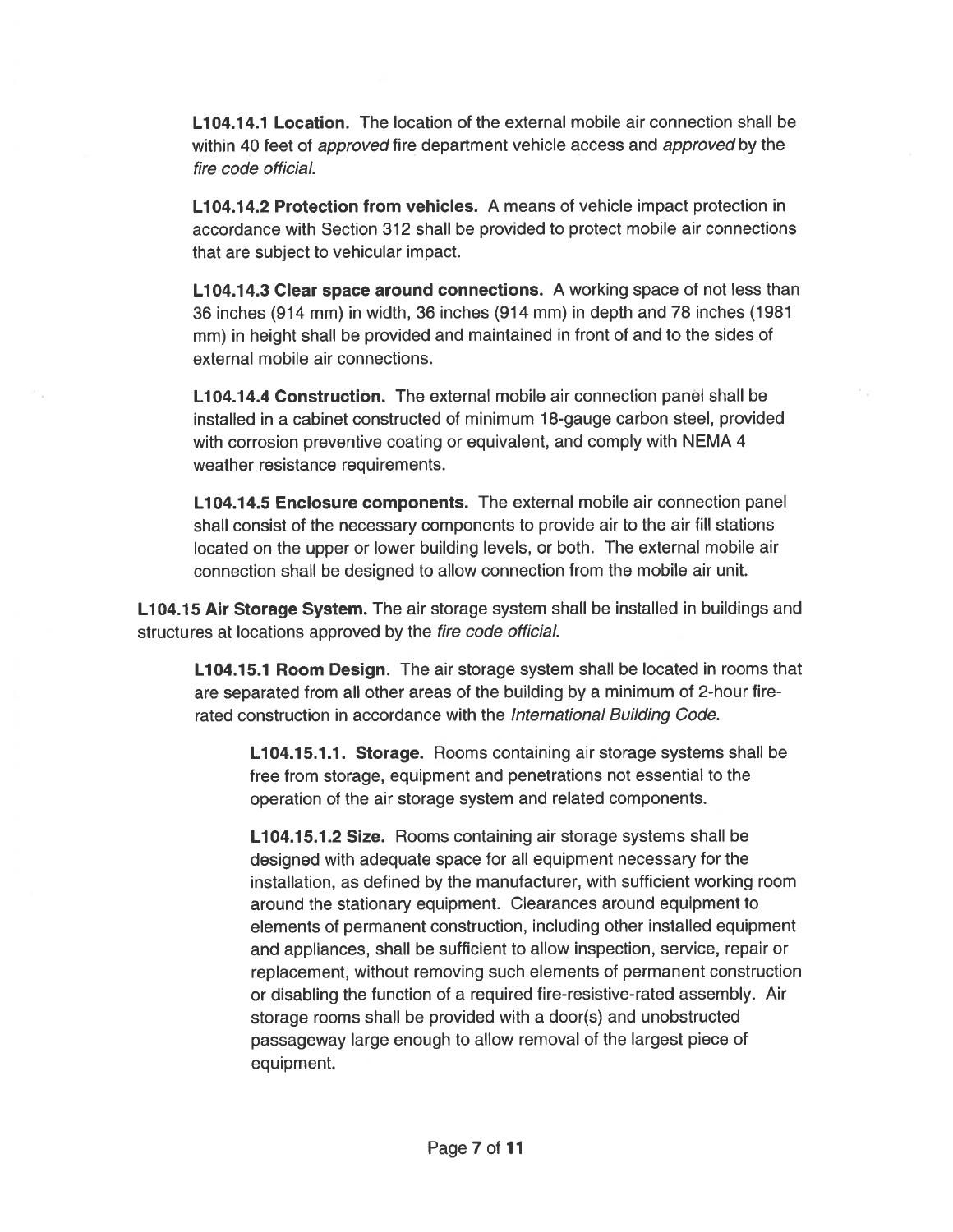L**104.15.1.3 Freeze protection.** The room shall be conditioned so that the temperature is no less than 40 F (4 C) and no more than 80 F (26.7 C).

L104.15.1.4 Lighting. Artificial and emergency lighting shall be provided and shall <sup>a</sup> minimum intensity of illumination of 3.0 ft-candIes, unless otherwise specified.

L104.15.2 Pipe, tube and fittings. Pipe, tube, and fittings shall be constructed of stainless-steel materials that are compatible with high pressure breathing air and shall meet all of the following:

- 1. ASTM A269 Grade 316 or equivalent
- 2. Minimum 0.375-inch outside diameter x 0.065-inch wall fully annealed seamless.
- 3. ASTM A276 Grade 316 or equivalent or ASTM A182 for forged fittings.

L104.15.2.1 Securement. Piping and tubing shall be supported at a minimum of five (5) feet intervals. Individual clamps and mounting components shall be mechanically secured to the building suppor<sup>t</sup> members in accordance with the manufacturer's recommendations.

**L104.15.2.2 Design flow.** The distribution piping shall have a minimum calculated design flow using one (1) interior fill panel, and four (4) breathing air cylinders operating simultaneously at the furthest point from the fire department access.

L104.16 Air Monitoring system. An approved air monitoring system shall be provided. The system shall automatically monitor air quality, moisture and pressure on <sup>a</sup> continual basis. The air monitoring system shall be equipped with not less than two content analyzers capable of detecting carbon monoxide, carbon dioxide, nitrogen, oxygen, moisture and hydrocarbons.

L104.16.1 Alarm conditions. The air monitoring system shall transmit a supervisory signal when any of the following levels are detected:

- 1. Carbon monoxide exceeds 5 ppm.
- 2. Carbon dioxide exceeds 1,000 ppm.
- 3. An oxygen level below 19.5 percen<sup>t</sup> or above 23.5 percent.
- 4. A nitrogen level below 75 percen<sup>t</sup> or above 81 percent.
- 5. Hydrocarbon (condensed) content exceeds 5 milligrams per cubic meter of air.
- 6. The moisture concentration exceeds 24 ppm by volume.
- 7. The pressure falls below 90 percen<sup>t</sup> of the maintenance pressure specified in Section L104.3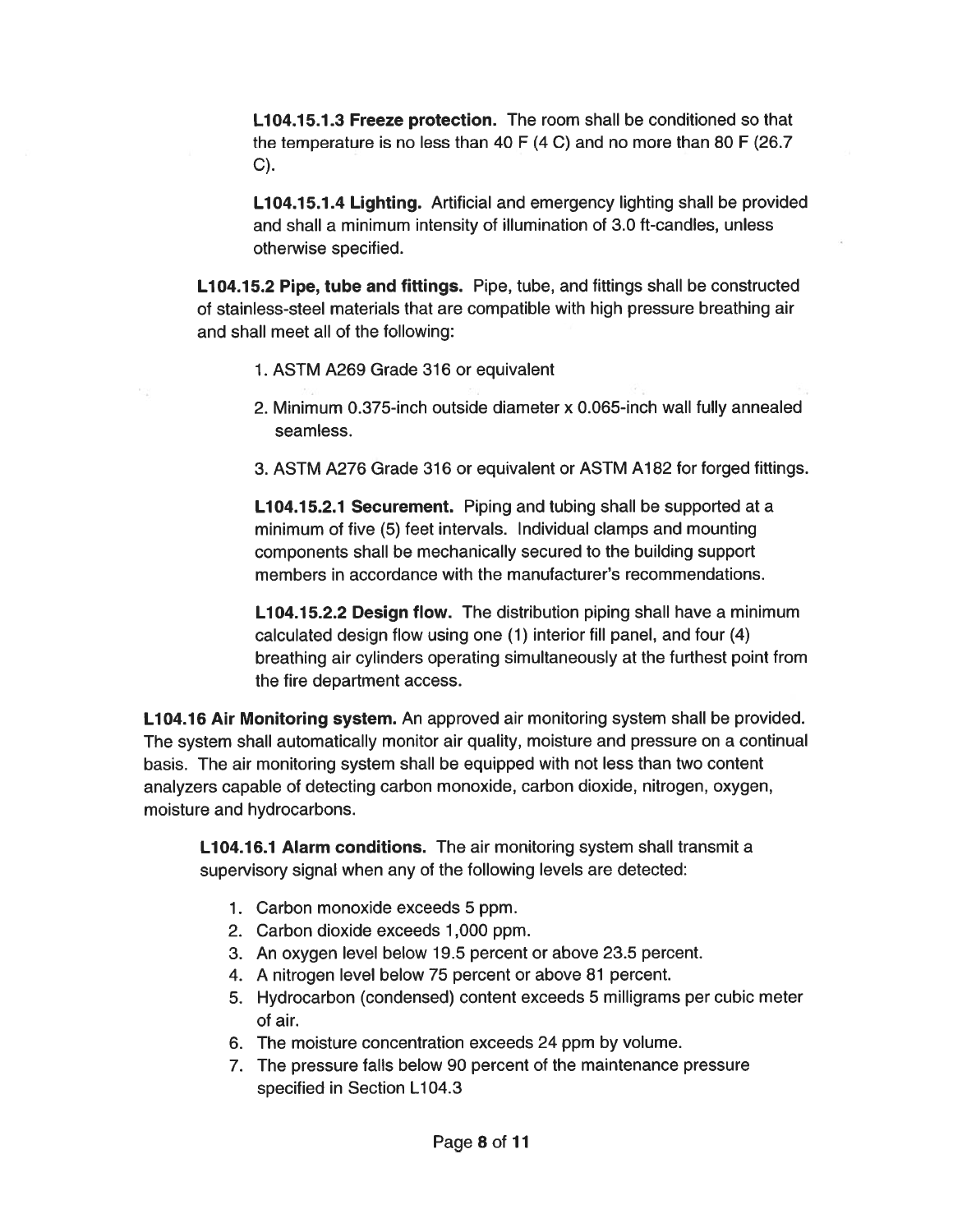L104.16.2 Alarm supervision, monitoring and notification. The air monitoring system shall be connected to the building's fire alarm system and monitored by an approved supervising station. Audible and visual supervisory signals shall be annunciated at <sup>a</sup> constantly attended location and the fire command center.

L104.16.2.1 Reporting. The building owner or authorized agen<sup>t</sup> shall notify the fire department of any alarm signaling <sup>a</sup> rise in moisture or carbon monoxide levels within the system, as well as the locally available service provider.

L104.16.3 Air quality status display. Air quality status shall be digitally displayed at the external mobile air connection required by Section L104.14 and the fire command center.

L104.16.4 Pressure monitoring switch. An electric low-pressure monitoring switch shall be installed in the piping system to monitor the air pressure. The pressure switch shall initiate <sup>a</sup> supervisory signal when the pressure of the breathing-air system is less than 4,950 psig (20,685 kPa) at 70 F (21 C) + 100 psig (690 kPa).

## SECTION L105 ACCEPTANCE TESTS

L105.1 Acceptance tests. Upon completion of the installation, <sup>a</sup> FARS shall be acceptance tested to verify compliance with equipment manufacturers' instructions and design documents. Oversight of the acceptance tests shall be provided by the registered design professional who reviewed the stamped the plans. Acceptance testing shall include all of the following:

- 1. A pneumatic test in accordance with ASME B31 .3 of the complete system at <sup>a</sup> minimum test pressure of 110 percen<sup>t</sup> of the system design pressure using oil free dry air, nitrogen or argon shall be conducted. Test pressure shall be maintained for not less than 24 hours. During this test, all fittings, joints and system components shall be inspected for leaks. Any defects in the system or leaks detected shall be documented on an inspection repor<sup>t</sup> and repaired or replaced.
- 2. A cylinder-filling performance test shall be conducted to verify compliance with the required breathing air cylinder refill rate from the exterior mobile air connection and where provided, <sup>a</sup> stored air pressure supply system.
- 3. The air quality monitoring system shall be testing to verify both of the following conditions:
	- 3.1. Visual indicators required by Section L104.16.1 function properly.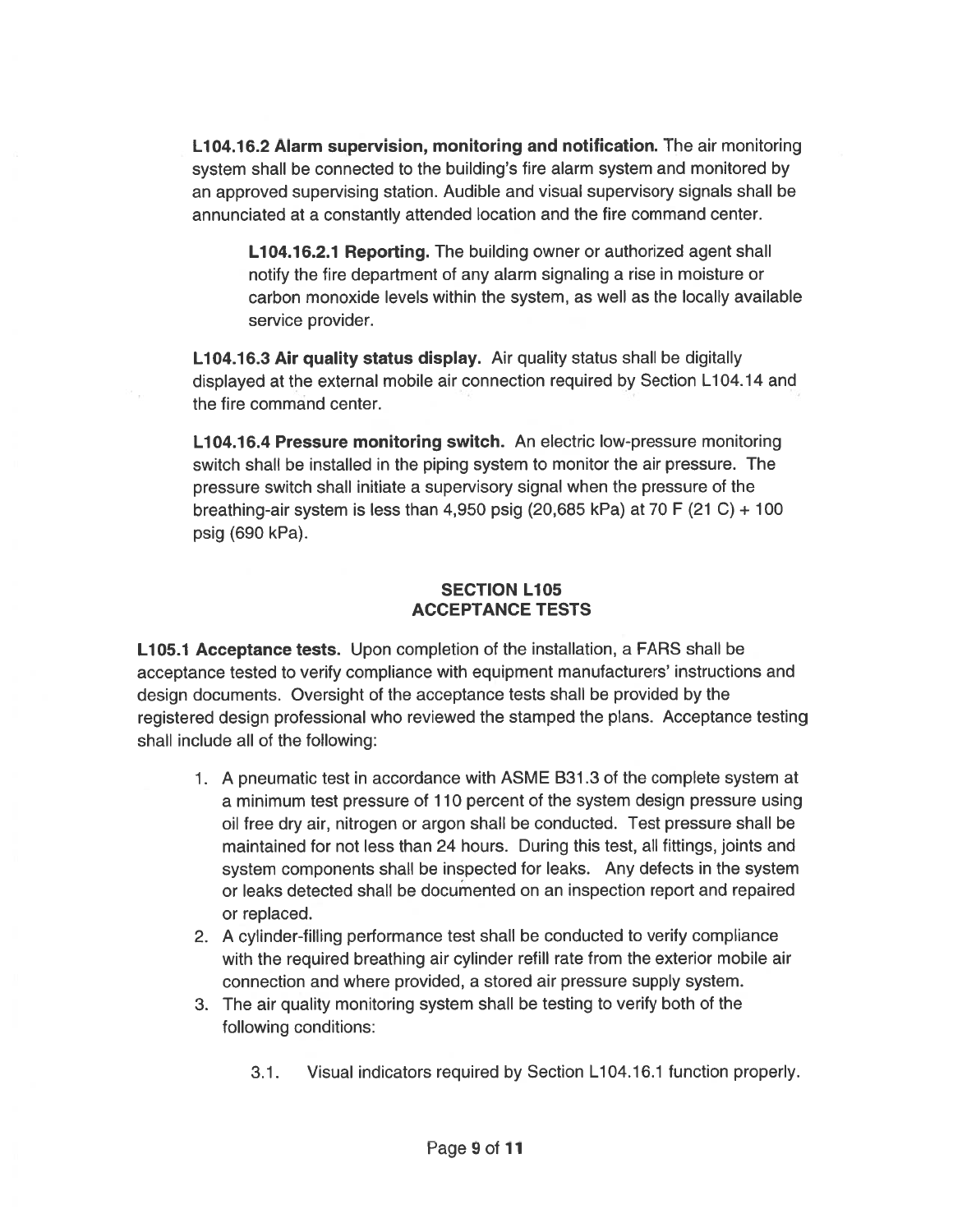- 3.2. Supervisory signals are transmitted as required by Section Li 04.16.2 for each sensor based on <sup>a</sup> sensor function test.
- 4. Connections intended for fire department use shall be confirmed as compatible with the fire department's mobile air unit, SCBA cylinders and, where provided RIC/UAC connections.
- 5. Air samples shall be taken from not less than two till stations and submitted to an approve<sup>d</sup> gas analysis laboratory to verify compliance with NFPA 1989. The EARS shall not be placed into service until <sup>a</sup> written repor<sup>t</sup> verifying compliance with NEPA 1989 has been provided to the fire code official.
	- 5.1 During the period of air quality analysis, the air fill panel inlet shall be secured so that no air can be introduced into the system and each air fill panel shall be provided with <sup>a</sup> sign stating "AIR QUALITY ANALYSIS IN PROGRESS, DO NOT FILL OR USE ANY AIR FROM THIS SYSTEM." This sign shall be <sup>a</sup> minimum of 8-1/2 by 11 inches with <sup>a</sup> minimum of 1-inch lettering.
- 6. A functional test of the low-pressure monitoring switch shall be performed to verify compliance with L104.16.
- 7. Internal surfaces of all pressurized materials shall be certified as free of contamination.

**L105.2 System certification.** Prior to final acceptance, the building owner shall provide the *fire code official* with written verification of a testing and certification contract. Upon satisfactory completion of all tests and verification of air quality, the system shall be considered complete.

**L105.2.1 Commissioning report.** The registered design professional shall certify the entire FARS has been installed, tested and commissioned in accordance with this section and the *approved* plans through a sealed commissioning report, provided to the fire code official.

# SECTION L106 INSPECTION, TESTING AND MAINTENANCE

**L106.1 Periodic inspection, testing and maintenance**. A FARS shall be continuously maintained in an operative condition and shall be inspected and certified not less than annually. Not less than quarterly, an air sample shall be taken from the system and tested to verify compliance with NFPA 1989. The laboratory test results shall be maintained on site and readily available for review by the *fire code official*.

**L106.2 Modifications.** FARS shall be extended, altered, or augmented as necessary to maintain and continue protection where the building is altered, remodeled or added to. Alterations to EARS shall be done in accordance with applicable standards. Upon